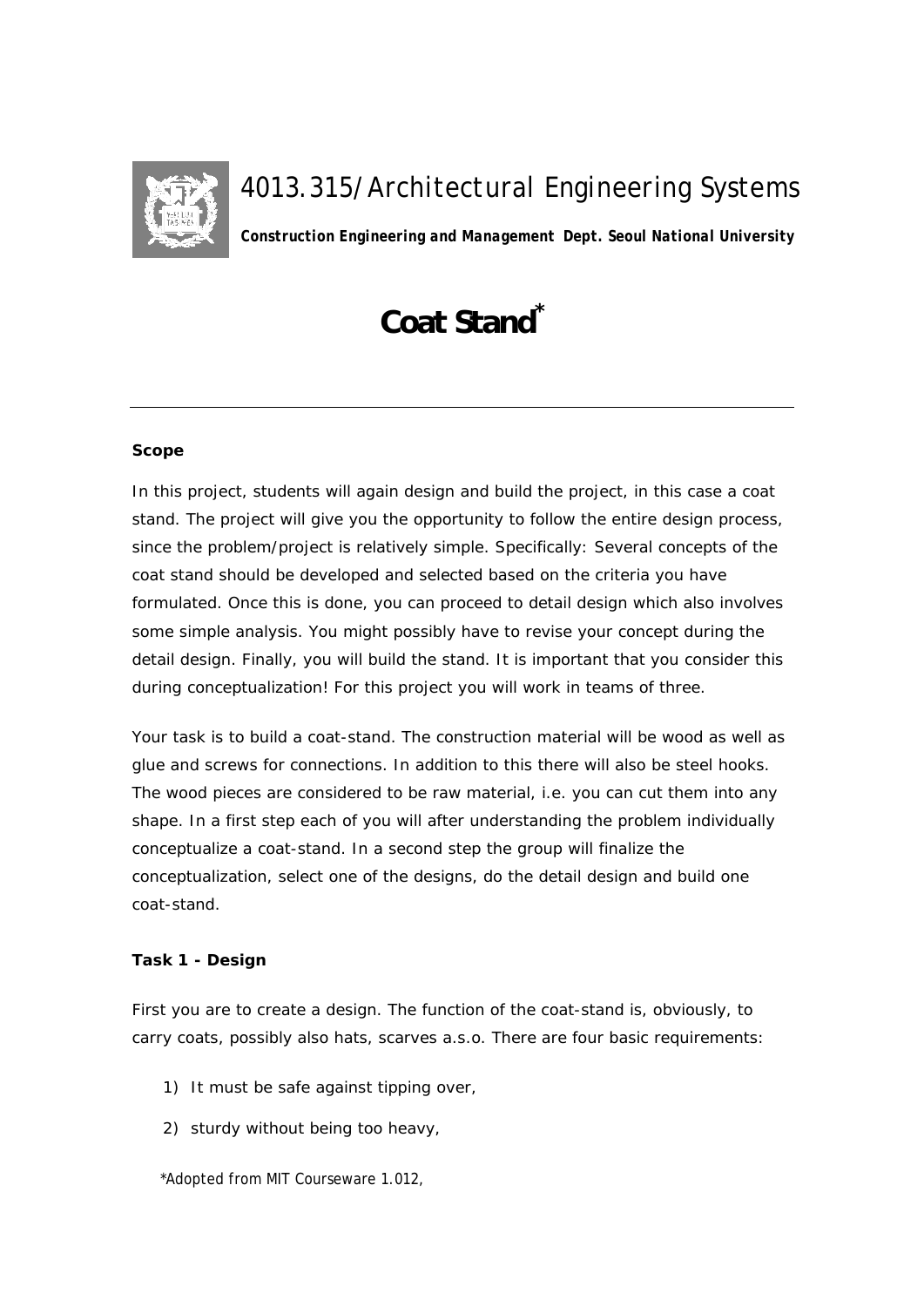- 3) aesthetically pleasing and
- 4) economical.

In addition to this there are constraints concerning the available raw material:

The wood will be supplied in form of pine 1 by 4's (3/4" x 31/2" cross-section) and 1/8" thick plywood, You can only use up to 4 sqft of plywood. Also, you can use steel hooks.

As a result of your design, you should produce the following deliverables (see at the end of "Task 1" for the timing of the deliverables). Deliverable a) is first done individually, then a) - d) are done by the entire team.

- a) Sketch: Prepare a sketch of the proposed coat-stand. Try to do it threedimensionally.
- b) Calculations: Present a calculation which "proves" that the coat-stand has an adequate factor of safety against tipping over. The "design coat", e.g. the heaviest load that the coat-stand must safely carry weighs 10 pounds. Write a short rationale, describing how you define the factor of safety, what you consider to be an adequate factor of safety and why. As a measure of how sturdy the coat-stand is, you should calculate the expected deflection d, when loaded with the "design coat". (Hint: arm, post and pedestal contribute to the total deformation: what will be the acceptable delection limit for a coat stand? Especially if you have complicated shapes, it will be necessary to make a simplified calculation model. Use your engineering judgement! Again it is up to you, to define what acceptable deflections are. Write a short rationale, describing your assumptions and simplifications as well as your reasoning on what is sufficiently sturdy.

Hint: The Young's modulus of wood is approximately 1.45\*106 psi (10 GPa). You can use the program "SAP2000" if required.

c) Drawings: Prepare a plan view and a side view of the finished coat-stand. Then prepare a drawing of each piece of wood that you order and indicate,